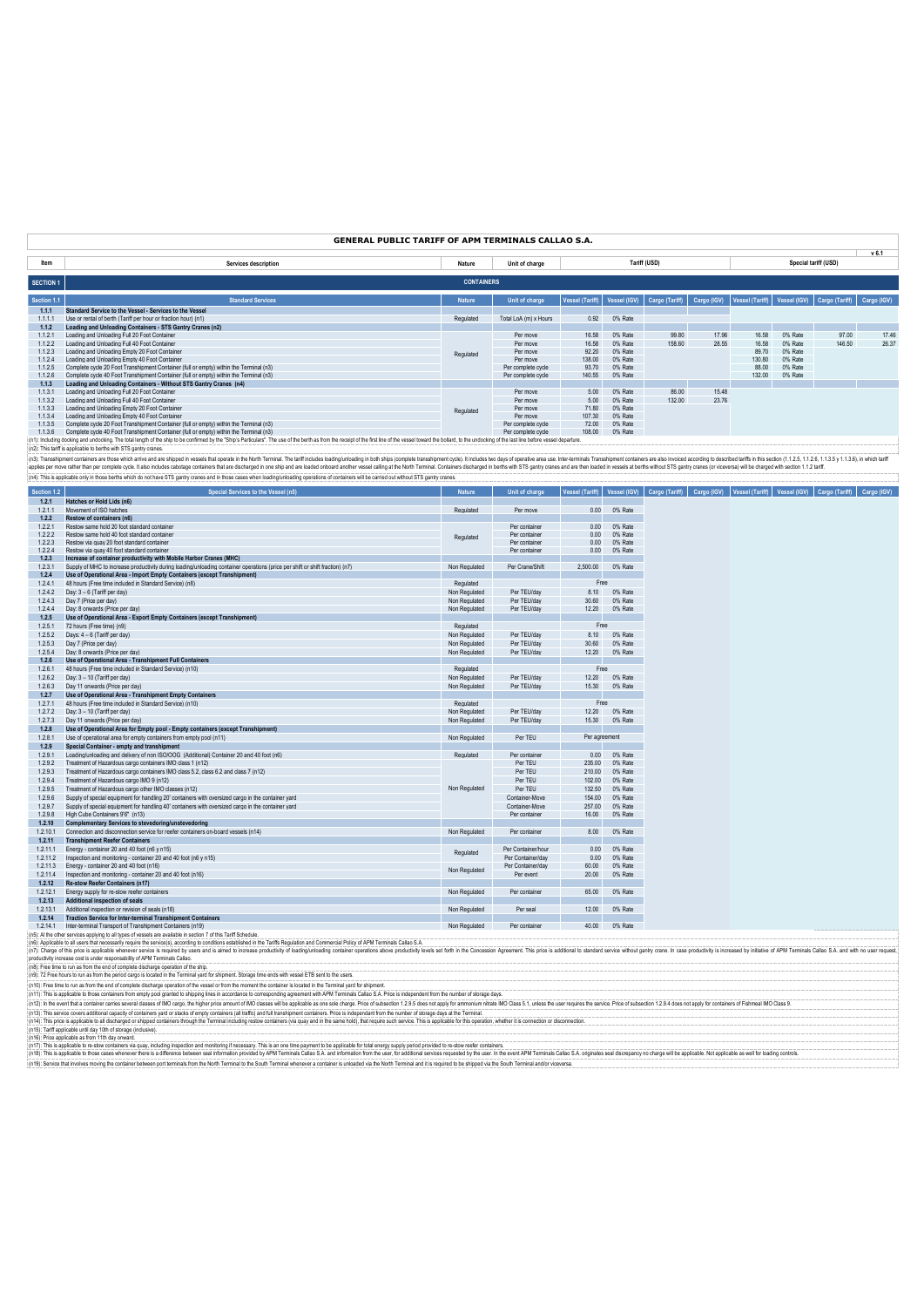| Section 1.3 | Special Service of Use of Operational Area (Port Terminal) - Services to the Cargo           | <b>Nature</b> | Unit of charge             | Vessel (Tariff)   Vessel (IGV)   Cargo (Tariff)   Cargo (IGV) |       |       | Vessel (Tariff)   Vessel (IGV)   Cargo (Tariff)   Cargo (IGV) |  |
|-------------|----------------------------------------------------------------------------------------------|---------------|----------------------------|---------------------------------------------------------------|-------|-------|---------------------------------------------------------------|--|
| 1,3.1       | Use of Operational Area - Import Full Containers (except Transhipment) (n20)                 |               |                            |                                                               |       |       |                                                               |  |
| 1311        | 48 hours to import and/or discharge container (Free time included in Standard Service) (n21) | Regulated     |                            |                                                               | Free  |       |                                                               |  |
| 1,3,1.2     | Day: 3 - 6 (Tariff per day)                                                                  |               | Per TEU/day                |                                                               | 20.40 | 3.67  |                                                               |  |
| 1,3,1,3     | Day 7 (Price per day) container 20 and 40 foot                                               |               | Por TEU                    |                                                               | 71.30 | 12.83 |                                                               |  |
| 1314        | Days: 8 - 10 (Price per day)                                                                 | Non Regulated | Per TEU/day                |                                                               | 30.60 | 5.51  |                                                               |  |
| 1315        | Days: 11 - 20 (Price per day)                                                                |               | Per TEU/day                |                                                               | 30.60 | 5.51  |                                                               |  |
| 1.3.1.6     | Days: 21 - 28 (Price per day)                                                                |               | Per TEU/day                |                                                               | 30.60 | 5.51  |                                                               |  |
| 1317        | Day: 29 onwards (Price per day)                                                              |               | Per TEU/day                |                                                               | 30.60 | 5.51  |                                                               |  |
| 1,3.2       | Use of Operational Area - Export Full Containers (except Transhipment) (n20)                 |               |                            |                                                               |       |       |                                                               |  |
| 1321        | 72 hours to export and/or loading container (Free time) (n22)                                | Regulated     |                            |                                                               | Free  |       |                                                               |  |
| 1.3.2.2     | Days: 4 - 6 (Tariff per day)                                                                 |               | Per TEU/day                |                                                               | 20.40 | 3.67  |                                                               |  |
| 1.3.2.3     | Day 7 (Price per day) container 20 and 40 foot                                               |               | Por TEU                    |                                                               | 71.30 | 12.83 |                                                               |  |
| 1324        | Days: 8 - 10 (Price per day)                                                                 | Non Regulated | Per TEU/day                |                                                               | 30.60 | 5.51  |                                                               |  |
| 1.3.2.5     | Days: 11 - 20 (Price per day)                                                                |               | Per TEU/day<br>Per TEU/day |                                                               | 30.60 | 5.51  |                                                               |  |
| 1.3.2.6     | Days: 21 - 28 (Price per day)                                                                |               |                            |                                                               | 30.60 | 5.51  |                                                               |  |
| 1.3.2.7     | Day: 29 onwards (Price per day)                                                              |               | Per TEU/day                |                                                               | 30.60 | 5.51  |                                                               |  |

1.3.2.7 Day: 29 onwards (Price per day). and 1.3.2 are applicable to hose containers that have been discharged/loaded via the North Terminal as per conditions established in the Concession Contract. Per TEU/day<br>(n21): Free

| Section 1.4 | Temporary Depot Special Service - Services to the Cargo               | <b>Nature</b> | Unit of charge | Vessel (Tariff)                                                      | Vessel (IGV) | Cargo (Tariff) | Cargo (IGV) |  |  |  |  |  | Vessel (Tariff)   Vessel (IGV)   Cargo (Tariff)   Cargo (IGV) |  |
|-------------|-----------------------------------------------------------------------|---------------|----------------|----------------------------------------------------------------------|--------------|----------------|-------------|--|--|--|--|--|---------------------------------------------------------------|--|
| 1.4.1       | Temporary Depot Integrated Service for dry import containers (n23)    |               |                |                                                                      |              |                |             |  |  |  |  |  |                                                               |  |
| 1411        | 20' Container - Includes use of area until the 10th day               |               | Per container  |                                                                      |              | 208.00         | 37.44       |  |  |  |  |  |                                                               |  |
| 1412        | 40' Container - Includes use of area until the 10th day               |               | Per container  |                                                                      |              | 275.00         | 49.50       |  |  |  |  |  |                                                               |  |
| 1413        | Use of area during days 11 - 20 (Price per day) (n24)                 | Non Regulated | Per TEU/dav    |                                                                      |              | 15.00          | 2.70        |  |  |  |  |  |                                                               |  |
| 1.4.1.4     | Use of area during days 21 - 28 (Price per day) (n24)                 |               | Per TEU/dav    |                                                                      |              | 20.00          | 3.60        |  |  |  |  |  |                                                               |  |
| 1415        | Use of area from 29th day onwards and other services (n24)            |               |                | See section 1.3.1.7 and others from section 1.5                      |              |                |             |  |  |  |  |  |                                                               |  |
| 1.4.2       | Temporary Depot Integrated Service for dry export containers (n25)    |               |                |                                                                      |              |                |             |  |  |  |  |  |                                                               |  |
| 1421        | 20' Container - Includes use of area until the 7th day                |               | Per container  |                                                                      |              | 154.00         | 27.72       |  |  |  |  |  |                                                               |  |
| 1422        | 40' Container - Includes use of area until the 7th day                |               | Per container  |                                                                      |              | 217.00         | 39.06       |  |  |  |  |  |                                                               |  |
| 1423        | Use of area days 8 - 10 (Price per day) (n26)                         | Non Regulated | Per TEU/dav    |                                                                      |              | 7.00           | 1.26        |  |  |  |  |  |                                                               |  |
| 1424        | Use of area days 11 - 20 (Price per day) (n26)                        |               | Per TEU/dav    |                                                                      |              | 9.00           | 1.62        |  |  |  |  |  |                                                               |  |
| 1425        | Use of area during days 21 - 28 (Price per day) (n26)                 |               | Per TEU/dav    |                                                                      |              | 20.00          | 3.60        |  |  |  |  |  |                                                               |  |
| 1.4.2.6     | Use of area from 29th day onwards and other services (n26)            |               |                | See section 1.3.2.7 and others from section 1.5                      |              |                |             |  |  |  |  |  |                                                               |  |
| 1.4.3       | Temporary Depot integrated service for reefer import containers (n27) |               |                |                                                                      |              |                |             |  |  |  |  |  |                                                               |  |
| 1431        | 20' Container - Includes use of area until the 7th                    |               | Per container  |                                                                      |              | 280.00         | 50.40       |  |  |  |  |  |                                                               |  |
| 1432        | 40' Container - Includes use of area until the 7th                    | Non Regulated | Per container  |                                                                      |              | 345.00         | 62.10       |  |  |  |  |  |                                                               |  |
| 1.4.3.3     | Use of area during days 8 - 10 (Price per day) (n28)                  |               | Per TEU/dav    |                                                                      |              | 10.00          | 1.80        |  |  |  |  |  |                                                               |  |
| 1434        | Use of area from day 11 onwards and other services (n28)              |               |                | See section 1.4.1.3. 1.4.1.4 and 1.3.1.7 and others from section 1.5 |              |                |             |  |  |  |  |  |                                                               |  |
| 1.4.4       | Temporary Depot integrated service for reefer export containers (n29) |               |                |                                                                      |              |                |             |  |  |  |  |  |                                                               |  |
| 1441        | 20' Container - Includes use of area until the 7th                    |               | Per Container  |                                                                      |              | 260.00         | 46.80       |  |  |  |  |  |                                                               |  |
| 1.4.4.2     | 40' Container - Includes use of area until the 7th                    | Non Regulated | Per Container  |                                                                      |              | 320.00         | 57.60       |  |  |  |  |  |                                                               |  |
| 1443        | Use of area from day 8 onwards and other services (n30)               |               |                | See section 1.4.2.3 to 1.4.2.5, 1.3.2.7 and others of section 1.5    |              |                |             |  |  |  |  |  |                                                               |  |

1.4.3 Use of area from day forwards and other services in 30<br>(r23): This shall be applicable whenever APM Terminals Calles SA has been nominated as Temporary Depot (3014). Service includes Cargo Portion of Slandard Service

storage days.

(ri2): This hall be applicable when the National Assection minated as Temporal Depart Depart Depart Department in the State in the State of the Westernal and the United States and the State of the vessel until the ordinary (n2)); Pina of 14.3) is applicable buse of operational era form days is 10 of Temporany Depot, 14.13 is applicable for 11.9 and provide in the spinable brands 21.0.3.15.3.15.3.15.4 and 15.5. are applicable dependently from

.<br>Other Special Services for Containers (Port Terminal & Tempory Depot) - Services to the Cargo ∴ Nature Unit of charge Vessel (Tariff) Vessel (Rariff) © argo (Rariff) © Cargo (Tariff) | Cargo (Tariff) | Cargo (To iff) | (n2): This shall be goilable where AM Teminato Callo S.A has been minimated as Tempory Data into a comparty of the comparty of the comparty of the comparty of the comparty of the comparty of the comparty of the comparty of

| <b>DECROIT I'D</b> | <b>Other Operation on vices for Opticaliters</b> (Fort Terminal & Tempory Depot) - Ourvices to the Oaryo                                                                                                                       | .             | our or enarge researchanny   vesser (iov)   oargo (rann)   oargo (iov)   vesser (rann)   vesser (iov)   oargo (rann) |  |           |        |
|--------------------|--------------------------------------------------------------------------------------------------------------------------------------------------------------------------------------------------------------------------------|---------------|----------------------------------------------------------------------------------------------------------------------|--|-----------|--------|
| 1.5.1              | <b>Special Cargo</b>                                                                                                                                                                                                           |               |                                                                                                                      |  |           |        |
| 1.5.1.1            | Treatment of Hazardous cargo containers IMO class 1 (n31)                                                                                                                                                                      |               | Per TEU                                                                                                              |  | 235.00    | 42.30  |
| 1.5.1.2            | Treatment of Hazardous cargo containers IMO class 5.2, class 6.2 and class 7 (n31)                                                                                                                                             |               | Per TFU                                                                                                              |  | 210.00    | 37.80  |
| 1.5.1.3            | Treatment of Hazardous cargo IMO 9 (n31 y n32)                                                                                                                                                                                 |               | Per TEU                                                                                                              |  | 102.00    | 18.36  |
| 1.5.1.4            | Treatment of Hazardous cargo other IMO classes (n31)                                                                                                                                                                           | Non Regulated | Per TEU                                                                                                              |  | 132.50    | 23.85  |
| 1.5.1.5            | Supply of special equipment for handling 20' containers with oversized cargo in the container vard                                                                                                                             |               | Container-Move                                                                                                       |  | 154.00    | 27.72  |
| 1.5.1.6            | Supply of special equipment for handling 40' containers with oversized cargo in the container vard                                                                                                                             |               | Container-Move                                                                                                       |  | 257.00    | 46.26  |
| 1.5.1.7            | High Cube Containers 9'6" (n29)                                                                                                                                                                                                |               | Container                                                                                                            |  | 16.00     | 2.88   |
| 1.5.2              | <b>Reefer Container</b>                                                                                                                                                                                                        |               |                                                                                                                      |  |           |        |
| 1.5.2.1            | Energy - 20' and 40' container (n34 and n35)                                                                                                                                                                                   | Regulated     | Per container/hour                                                                                                   |  | 0.00      | 0.00   |
| 1.5.2.2            | Inspection and monitoring - 20' and 40' container (n34 and n35)                                                                                                                                                                |               | Per container/day                                                                                                    |  | 0.00      | 0.00   |
| 1.5.2.3            | Energy - 20" and 40" container (Price per day or fraction day) (n36)                                                                                                                                                           | Non Regulated | Per container/day                                                                                                    |  | 60.00     | 10.80  |
| 1.5.2.4            | Inspection and monitoring - 20' and 40' container (n36)                                                                                                                                                                        |               | Per event                                                                                                            |  | 20.00     | 3.60   |
| 1.5.2.5            | Assembly and disassembly of clip system on reefer Gensets (n34)                                                                                                                                                                | Regulated     | Per complete cycle                                                                                                   |  | 0.00      | 0.00   |
| 1,5.3              | Cargo Handling and horizontal movement operations                                                                                                                                                                              |               |                                                                                                                      |  |           |        |
| 1.5.3.1            | Additional Movement to Standard Service in the terminal as per request of the user or authorities (n34)                                                                                                                        |               | Per Container                                                                                                        |  | 0.00      | 0.00   |
| 1.5.3.2            | Cargo inspection with groups o gangs - 20' and 40' container (n34)                                                                                                                                                             | Regulated     | Per Container                                                                                                        |  | 0.00      | 0.00   |
| 1.5.3.3            | Cargo inspection with forklifts - 20' and 40' container (n34)                                                                                                                                                                  |               | Per Container                                                                                                        |  | 0.00      | 0.00   |
| 1.5.3.4            | Consolidation/deconsolidation of dry containers                                                                                                                                                                                |               | Per Container                                                                                                        |  | 164.00    | 29.52  |
| 1.5.3.5            | Consolidation/deconsolidation of dry containers including Gate In/Gate Out of empty container                                                                                                                                  | Non Regulated | Per Container                                                                                                        |  | 216.00    | 38.88  |
| 1.5.3.6            | Consolidation/deconsolidation of reefer containers                                                                                                                                                                             |               | Per Container                                                                                                        |  | 544.00    | 97.92  |
| 1.5.3.7            | Consolidation/deconsolidation of reefer containers including Gate In/Gate Out of empty containers                                                                                                                              |               | Per Container                                                                                                        |  | 700.00    | 126.00 |
| 1.5.3.8            | Consolidation/deconsolidation of containers with Mobile Harbour Cranes (Price per shift or fraction shift) (n37)                                                                                                               |               | Per shift                                                                                                            |  | 1.155.00  | 207.90 |
| 1.5.4              | <b>Other Services</b>                                                                                                                                                                                                          |               |                                                                                                                      |  |           |        |
| 1.5.4.1            | Breakdown as per instructions of freight forward agent (n38)                                                                                                                                                                   |               | Per B/L                                                                                                              |  | 23.00     | 4.14   |
| 1.5.4.2            | Bill of lading breakdown (n38)                                                                                                                                                                                                 |               | Per breakdown                                                                                                        |  | 23.00     | 4.14   |
| 1.5.4.3            | Sweeping of empty container                                                                                                                                                                                                    |               | Per container                                                                                                        |  | 6.00      | 1.08   |
| 1.5.4.4            | Simple cleaning of container                                                                                                                                                                                                   |               | Per container                                                                                                        |  | 24.00     | 4.32   |
| 1.5.4.5            | Chemical cleaning of container                                                                                                                                                                                                 | Non Regulated | Per container                                                                                                        |  | 48.00     | 8.64   |
| 1.5.4.6            | Container repair                                                                                                                                                                                                               |               | Per Activity                                                                                                         |  | Per quote |        |
| 1.5.4.7            | Seal placement services                                                                                                                                                                                                        |               | Per seal                                                                                                             |  | 12.00     | 2.16   |
| 1.5.4.8            | Additional inspection or revision of seals (n18)                                                                                                                                                                               |               | Per seal                                                                                                             |  | 12.00     | 2.16   |
| 1.5.4.9            | Labels Placing or Removal Services (n39)                                                                                                                                                                                       |               | Per container                                                                                                        |  | 9.00      | 1.62   |
| 1.5.4.10           | Additional weighing of containers (n40)                                                                                                                                                                                        |               | Per container                                                                                                        |  | 90.00     | 16.20  |
| 1.5.5              | <b>Depot for Empty Containers</b>                                                                                                                                                                                              |               |                                                                                                                      |  |           |        |
| 1.5.5.1            | Gate In (n41)                                                                                                                                                                                                                  | Non Regulated | Per container                                                                                                        |  | 129.00    | 23.22  |
| 1.5.5.2            | Gate Out (n41)                                                                                                                                                                                                                 |               | Per container                                                                                                        |  | 88.00     | 15.84  |
|                    | (n31): In the event that a container carries several classes of IMO cargo, the higher price amount of IMO classes will be applicable as one sole charge. Price of service (subsection 1.5.1.4) does not apply for ammonium nit |               |                                                                                                                      |  |           |        |

(n32): The price of this service (subsection 1.5.1.3) does not apply for Fishmeal - IMO Class 9 previously declared as such in the Container Announcement List (CAL) for shipping as per procedures.

(n3); This service coers additional capachy of containery and or stacks of full containes (except transimment). Price is independant from the number of strange days at the Terminal. This is not applicable for containes of

untid fre consgree (or representative) and the consolidation of the cargo or is facement inside the container (fat rack or anothe). This is subject to Mobile Harbou Cranes' availability.<br>(n39): Respective beats shall be pl

weighing. (n41): This service shall not be applicable for shipping, unloading or transhipment services for empty containers set forth in Section 1.1.2 and 1.1.3 of current Tariff Schedule.

| <b>SECTION 2</b> | <b>BREAK BULK CARGO SERVICES</b>                                                                                                                                                                                                                                                                       |               |                       |                 |                                        |                |             |      |         |                                                                                                                               |             |
|------------------|--------------------------------------------------------------------------------------------------------------------------------------------------------------------------------------------------------------------------------------------------------------------------------------------------------|---------------|-----------------------|-----------------|----------------------------------------|----------------|-------------|------|---------|-------------------------------------------------------------------------------------------------------------------------------|-------------|
| Section 2.1      | <b>Standard Services</b>                                                                                                                                                                                                                                                                               | <b>Nature</b> | Unit of charge        |                 |                                        |                |             |      |         | Vessel (Tariff)   Vessel (IGV)   Cargo (Tariff)   Cargo (IGV)   Vessel (Tariff)   Vessel (IGV)   Cargo (Tariff)   Cargo (IGV) |             |
| 2.1.1            | Standard Service to the Vessel - Services to the Vessel                                                                                                                                                                                                                                                |               |                       |                 |                                        |                |             |      |         |                                                                                                                               |             |
| 2.1.1.1          | Use or rental of berth (Tariff per hour or fraction hour) (n1)                                                                                                                                                                                                                                         | Regulated     | Total LoA (m) x Hours | 0.92            | 0% Rate                                |                |             |      |         |                                                                                                                               |             |
| 2.1.2            | <b>Standard Service to Break Bulk Cargo</b>                                                                                                                                                                                                                                                            |               |                       |                 |                                        |                |             |      |         |                                                                                                                               |             |
| 2121             | Loading and Unloading of Break Bulk cargo (n42)                                                                                                                                                                                                                                                        | Regulated     | Per Ton               | 2.50            | 0% Rate                                | 7.20           | 1.30        | 2.50 | 0% Rate | 7.00                                                                                                                          | 1.26        |
|                  | (n42): Vessel portion of this tariff includes transference of the cargo from vessel to the quay, lashinglunlashing and tally. Payment of Vessel portion will be applicable to the shipping line or cargo consignee, upon condi                                                                         |               |                       |                 |                                        |                |             |      |         |                                                                                                                               |             |
| Section 2.2      | Special Services - Services to the Vessel (n5)                                                                                                                                                                                                                                                         | <b>Nature</b> | Unit of charge        | Vessel (Tariff) | Vessel (IGV)                           | Cargo (Tariff) | Cargo (IGV) |      |         | Vessel (Tariff)   Vessel (IGV)   Cargo (Tariff)                                                                               | Cargo (IGV) |
| 2.2.1            | Hatches or Hold Lids (n6)                                                                                                                                                                                                                                                                              |               |                       |                 |                                        |                |             |      |         |                                                                                                                               |             |
| 2211             | Movement of ISO hatches                                                                                                                                                                                                                                                                                | Regulated     | Per move              | 0.00            | 0% Rate                                |                |             |      |         |                                                                                                                               |             |
| 2.2.2            | Re-stow of Break Bulk Cargo                                                                                                                                                                                                                                                                            |               |                       |                 |                                        |                |             |      |         |                                                                                                                               |             |
| 2221             | Re-stow via vessel                                                                                                                                                                                                                                                                                     | Regulated     | Per ton               | 10.00           | 0% Rate                                |                |             |      |         |                                                                                                                               |             |
| 2.2.2.2          | Re-stow via quay (n43)                                                                                                                                                                                                                                                                                 |               | Per ton               | 18.00           | 0% Rate                                |                |             |      |         |                                                                                                                               |             |
| 2.2.3            | <b>Transhipment of Break Bulk cargo</b>                                                                                                                                                                                                                                                                |               |                       |                 |                                        |                |             |      |         |                                                                                                                               |             |
| 2.2.3.1          | Transhipment of Break Bulk cargo - Complete cycle (n44)                                                                                                                                                                                                                                                | Non Regulated | Per ton               | 19.40           | 0% Rate                                |                |             |      |         |                                                                                                                               |             |
|                  | (n43): This is applicable to the cargo that is re-stowed in the same hold (level) or in another hold (level) of the vessel which in both cases cargo requires to be temporarily transferred to the quay.                                                                                               |               |                       |                 |                                        |                |             |      |         |                                                                                                                               |             |
|                  | [(n44): Price of service includes 3 free days of storage which applies after completion of cargo discharge operation of the vessel.                                                                                                                                                                    |               |                       |                 |                                        |                |             |      |         |                                                                                                                               |             |
| Section 2.3      | Special Service of Use of Operational Area (Port Terminal) - Services to the Cargo                                                                                                                                                                                                                     | <b>Nature</b> | <b>Unit of charge</b> | Vessel (Tariff) | Vessel (IGV)                           |                |             |      |         | Cargo (Tariff)   Cargo (IGV)   Vessel (Tariff)   Vessel (IGV)   Cargo (Tariff)   Cargo (IGV)                                  |             |
| 2.3.1            | Use of Operational Area - All traffic                                                                                                                                                                                                                                                                  |               |                       |                 |                                        |                |             |      |         |                                                                                                                               |             |
| 2.3.1.1          | Days: 1 - 3 (Free time - included in Standard Service)                                                                                                                                                                                                                                                 | Regulated     |                       |                 |                                        | Free           |             |      |         |                                                                                                                               |             |
| 2.3.1.2          | Days: 4 - 10 (Tariff for whole period or fraction period)                                                                                                                                                                                                                                              |               | Per ton               |                 |                                        | 22.11          | 3.98        |      |         |                                                                                                                               |             |
| 2.3.1.3          | Days: 11 - 20 (Tariff per day or fraction day)                                                                                                                                                                                                                                                         | Non Regulated | Per ton/day           |                 |                                        | 2.50           | 0.45        |      |         |                                                                                                                               |             |
| 2.3.1.4          | Days: 21 - onwards (Tariff per day or fraction day)                                                                                                                                                                                                                                                    |               | Per ton/day           |                 |                                        | 4.00           | 0.72        |      |         |                                                                                                                               |             |
|                  |                                                                                                                                                                                                                                                                                                        |               |                       |                 |                                        |                |             |      |         |                                                                                                                               |             |
| Section 2.4      | Special Service of Temporary Depot - Services to the Cargo                                                                                                                                                                                                                                             | <b>Nature</b> | <b>Unit of charge</b> |                 |                                        |                |             |      |         | Vessel (Tariff)   Vessel (IGV)   Cargo (Tariff)   Cargo (IGV)   Vessel (Tariff)   Vessel (IGV)   Cargo (Tariff)   Cargo (IGV) |             |
| 2.4.1            | Temporary Depot Integrated Service - All traffic (n45)                                                                                                                                                                                                                                                 |               |                       |                 |                                        |                |             |      |         |                                                                                                                               |             |
| 2.4.1.1          | Break Bulk Cargo - Includes use of operational area until day 10                                                                                                                                                                                                                                       |               | Per ton               |                 |                                        | 25.60          | 4.61        |      |         |                                                                                                                               |             |
| 2.4.1.2          | Use of operational area from days 11 - 20 (Price per day of day fraction)                                                                                                                                                                                                                              | Non Regulated | Per ton/day           |                 | See section 2.3.1.4 and 2.5.2 to 2.5.4 | 1.50           | 0.27        |      |         |                                                                                                                               |             |
| 2.4.1.3          | Use of operational area from day 21 onwards and other services (n46)<br>(n45): This is applicable whenever APM Terminals Callap S.A. is appointed as Temporary Depot (code 3014) after cargo has been previously coordinated and accepted by APMTC (Subject to space availability). It includes the St |               |                       |                 |                                        |                |             |      |         |                                                                                                                               |             |
|                  | transmission to Customs. First three calendar days are free of charge and are part of the Standard Service                                                                                                                                                                                             |               |                       |                 |                                        |                |             |      |         |                                                                                                                               |             |

trasmission Custors. Fra thee calendar days are fee of drange at are part of the Standard Series.<br>[n46]: Price of section 23.14. is applicable for use of compartions are of Temporal People and are also the offer and are ap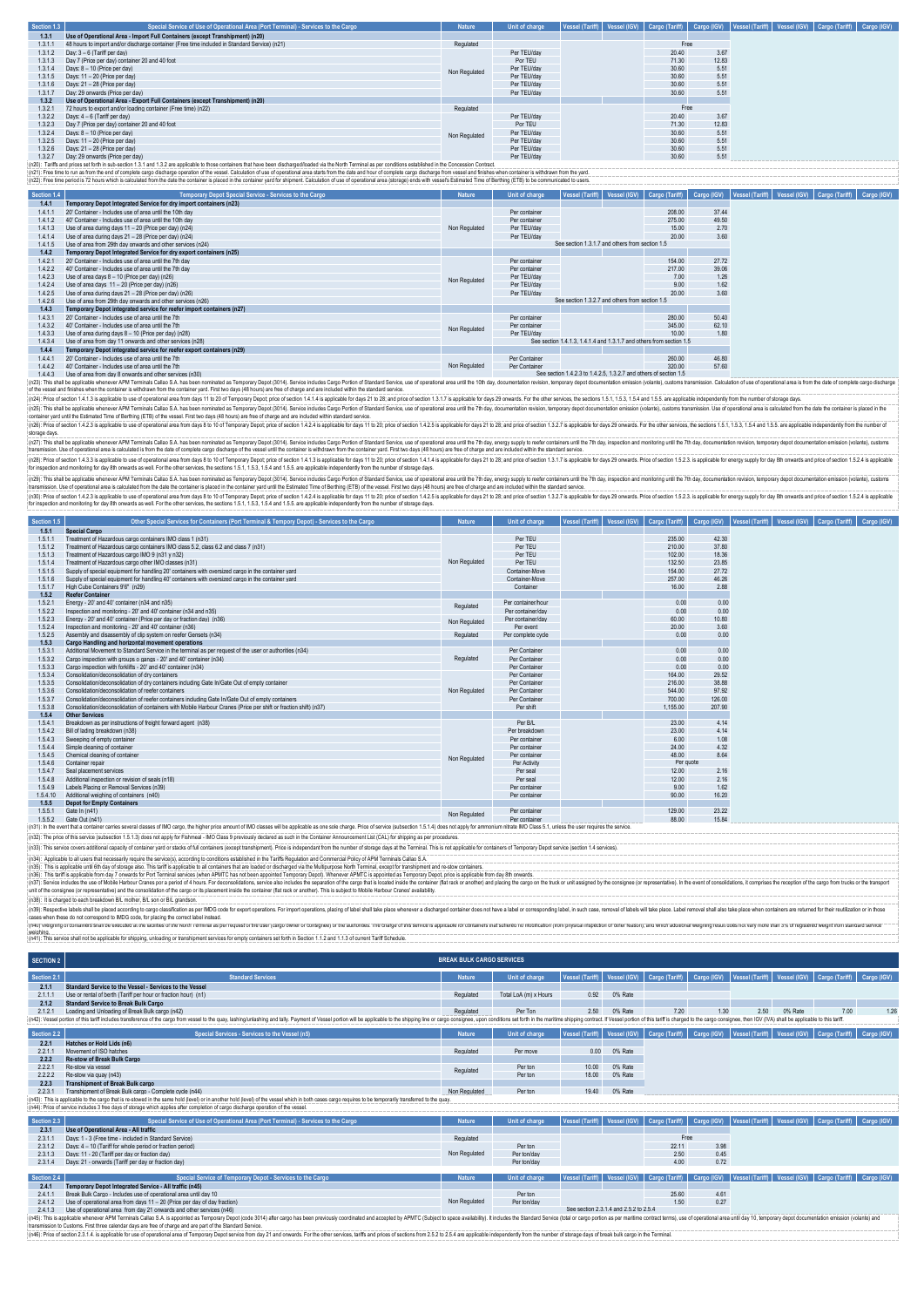| Section 2.5 | Other Special Services to Break Bulk Cargo (Port Terminal & Temporary Depot) - Services to the Cargo                                                                                                                                                                                                                                                                                            | <b>Nature</b> | Unit of charge |       |       |          |        | Vessel (Tariff)   Vessel (IGV)   Cargo (Tariff)   Cargo (IGV)   Vessel (Tariff)   Vessel (IGV)   Cargo (Tariff)   Cargo (IGV) |  |  |  |
|-------------|-------------------------------------------------------------------------------------------------------------------------------------------------------------------------------------------------------------------------------------------------------------------------------------------------------------------------------------------------------------------------------------------------|---------------|----------------|-------|-------|----------|--------|-------------------------------------------------------------------------------------------------------------------------------|--|--|--|
| 2.5.1       | Use of Simple Depot - All traffic (n47)                                                                                                                                                                                                                                                                                                                                                         |               |                |       |       |          |        |                                                                                                                               |  |  |  |
| 2.5.1.1     | Days: 1 - 30 (Price per month or fraction month)                                                                                                                                                                                                                                                                                                                                                | Non Regulated | Per m2         |       |       | 10.50    | 1.89   |                                                                                                                               |  |  |  |
| 2.5.2       | <b>Special Cargo</b>                                                                                                                                                                                                                                                                                                                                                                            |               |                |       |       |          |        |                                                                                                                               |  |  |  |
| 2521        | Loading/Unloading of project cargo without mobile harbor crane (n48)                                                                                                                                                                                                                                                                                                                            |               | Per ton or m3  |       |       | 17.00    | 3.06   |                                                                                                                               |  |  |  |
| 2.5.2.2     | Loading/Unloading of project cargo with mobile harbor crane (n48)                                                                                                                                                                                                                                                                                                                               | Regulated     | Per ton or m3  |       |       | 19.00    | 3.42   |                                                                                                                               |  |  |  |
| 2.5.2.3     | Special treatment to hazardous cargo using equipment and additional personnel - direct treatment (n49)                                                                                                                                                                                                                                                                                          |               | Per ton        |       |       | 13.08    | 2.35   |                                                                                                                               |  |  |  |
| 2.5.2.4     | Special treatment to hazardous cargo using equipment and additional personnel - indirect treatment (n49)                                                                                                                                                                                                                                                                                        |               | Per ton        |       |       | 20.79    | 3.74   |                                                                                                                               |  |  |  |
| 2.5.3       | Cargo Handling and horizontal movement operations                                                                                                                                                                                                                                                                                                                                               |               |                |       |       |          |        |                                                                                                                               |  |  |  |
| 2531        | Additional Movement as per request of the user or competent authority                                                                                                                                                                                                                                                                                                                           |               | Per ton        |       |       | 3.50     | 0.63   |                                                                                                                               |  |  |  |
| 2.5.3.2     | Handling for registry of break bulk cargo (n50)                                                                                                                                                                                                                                                                                                                                                 |               | Per ton        |       |       | 3.50     | 0.63   |                                                                                                                               |  |  |  |
| 2.5.3.3     | Deconsolidation/Consolidation of break bulk cargo with MAFIs (n51)                                                                                                                                                                                                                                                                                                                              | Non Regulated | Per MAFI       |       |       | 256.00   | 46.08  |                                                                                                                               |  |  |  |
| 2534        | Desconsolidation/Consolidation of Break Bulk cargo in MAFI's with Mobile Harbour Cranes (Price per shift or fraction shift) (n52)                                                                                                                                                                                                                                                               |               | Per Shift      |       |       | 1.155.00 | 207.90 |                                                                                                                               |  |  |  |
| 2.5.3.5     | Deconsolidation/Consolidation of MAFIs (n53)                                                                                                                                                                                                                                                                                                                                                    |               | Per MAFI       | 77.00 | 13.86 |          |        |                                                                                                                               |  |  |  |
| 2.5.4       | Other services                                                                                                                                                                                                                                                                                                                                                                                  |               |                |       |       |          |        |                                                                                                                               |  |  |  |
| 2541        | Additional weighing (This does not include extra movement)                                                                                                                                                                                                                                                                                                                                      | Non Regulated | Per truck      |       |       | 21.00    | 3.78   |                                                                                                                               |  |  |  |
|             | (n47): This service refers to receiving Break Bulk cargo, placing it in a designated area and storaging it for a period agreed by the exporter or importer and APM Terminals Callao S.A. This is applicable for Break Bulk car<br>service shall not be provided to Break Bulk cargo in this case. Tariff for this service is applicable as Simple Depot only. Space is subject to availability. |               |                |       |       |          |        |                                                                                                                               |  |  |  |
|             | (n48): This is applicable to all cargo that cannot be transferred by its own means, weighing over 35 tons or being over 50 m3 per unit. The unit of charge shall be applicable to the larger measure between tonnage and dimen                                                                                                                                                                  |               |                |       |       |          |        |                                                                                                                               |  |  |  |
|             | (af0): Taill accessode to longitum and provided the constant of bendering back and accessors and accessors and the constant of the constant of the constant of the constant case of CAI deadler Capital Section of CAI deadler                                                                                                                                                                  |               |                |       |       |          |        |                                                                                                                               |  |  |  |

(MS): Tafforesports to be and under operators chazatous bease but where additional experiment and to provide, the member of the member of the member of the section and the section of the section of the section of the secti

(n50): This refers to handling of cargo using forklifts and/or gangs for the registry or inspection of cargo. This service shall be provided upon request of the user (cargo owner or consignee) or the authorities.

(n51): Pixe is applicable for special treatment to break thulic carge on the storage yard in order to separabilispablunload or placed break bulk cargo from melalic platforms (called MAFI trailers). This is muvical the face

(n53): This is applicable for assembly/placing or disassembly/separating of MAFIs for its delivery to the shipping line. This is invoiced to shipping lines.

| <b>SECTION 3</b> | <b>RO-RO CARGO SERVICES</b>                                                                                                                                                                                                    |               |                       |                        |                 |                |             |                              |         |                                                                                                             |             |  |
|------------------|--------------------------------------------------------------------------------------------------------------------------------------------------------------------------------------------------------------------------------|---------------|-----------------------|------------------------|-----------------|----------------|-------------|------------------------------|---------|-------------------------------------------------------------------------------------------------------------|-------------|--|
| Section 3.1      | <b>Standard Service</b>                                                                                                                                                                                                        | <b>Nature</b> | Unit of charge        | <b>Vessel (Tariff)</b> | Vessel (IGV)    | Cargo (Tariff) | Cargo (IGV) | Vessel (Tariff) Vessel (IGV) |         | Cargo (Tariff)                                                                                              | Cargo (IGV) |  |
| 3.1.1            | Standard Service to the Vessel - Services to the Vessel                                                                                                                                                                        |               |                       |                        |                 |                |             |                              |         |                                                                                                             |             |  |
| 3111             | Use or rental of berth (Tariff per hour or fraction hour) (n1)                                                                                                                                                                 | Regulated     | Total LoA (m) x Hours | 0.92                   | 0% Rate         |                |             |                              |         |                                                                                                             |             |  |
| 3.1.2            | Standard Service to Ro-Ro Cargo                                                                                                                                                                                                |               |                       |                        |                 |                |             |                              |         |                                                                                                             |             |  |
| 3121             | Loading or Unloading of Ro-Ro Cargo (n54)                                                                                                                                                                                      | Regulated     | Per ton               | 3.50                   | 0% Rate         | 32.50          | 5.85        | 3.50                         | 0% Rate | 30.60                                                                                                       | 5.51        |  |
|                  | (n54): Vessel portion of this tariff will be charged to the Shipping line (or representative), unless maritime shipping contract indicates otherwise. If Vessel portion of this tariff is charged to the cargo consignee, then |               |                       |                        |                 |                |             |                              |         |                                                                                                             |             |  |
| Section 3.2      | Special Services - Services to the Vessel                                                                                                                                                                                      | <b>Nature</b> | Unit of charge        | <b>Vessel (Tariff)</b> | Vessel (IGV)    | Cargo (Tariff) | Cargo (IGV) | Vessel (Tariff) Vessel (IGV) |         | Cargo (Tariff) Cargo (IGV)                                                                                  |             |  |
| 3.2.1            | Re-stow of Ro-Ro cargo                                                                                                                                                                                                         |               |                       |                        |                 |                |             |                              |         |                                                                                                             |             |  |
| 3.2.1.1          | Re-stow via vessel                                                                                                                                                                                                             | Regulated     | Per ton               | 25.00                  | 0% Rate         |                |             |                              |         |                                                                                                             |             |  |
| 3.2.1.2          | Re-stow via quay (n55)                                                                                                                                                                                                         |               | Per ton               | 45.00                  | 0% Rate         |                |             |                              |         |                                                                                                             |             |  |
| 3.2.2            | Transhipment of Ro-Ro cargo                                                                                                                                                                                                    |               |                       |                        |                 |                |             |                              |         |                                                                                                             |             |  |
| 3221             | Transhipment of Ro-Ro cargo - Complete cycle (n56)                                                                                                                                                                             | Non Regulated | Per ton               | 72.00                  | 0% Rate         |                |             |                              |         |                                                                                                             |             |  |
|                  | (n55): This is applicable to the cargo that is re-stowed in the same hold (level) or in another hold (level) of the vessel which in both cases cargo requires to be temporarily transferred to the quay.                       |               |                       |                        |                 |                |             |                              |         |                                                                                                             |             |  |
|                  | (n56): Price of service includes 3 free days of storage which applies after completion of cargo discharge operation of the vessel                                                                                              |               |                       |                        |                 |                |             |                              |         |                                                                                                             |             |  |
| Section 3.3      | Special Service of Use of Operational Area (Port Terminal) - Services to the Cargo                                                                                                                                             | <b>Nature</b> | Unit of charge        | Vessel (Tariff)        |                 |                |             |                              |         | Vessel (IGV)   Cargo (Tariff)   Cargo (IGV)   Vessel (Tariff)   Vessel (IGV)   Cargo (Tariff)   Cargo (IGV) |             |  |
| 3.3.1            | Use of Operational Area - All traffic (n57)                                                                                                                                                                                    |               |                       |                        |                 |                |             |                              |         |                                                                                                             |             |  |
| 3.3.1.1          | Days: 1 - 3 (Free time - included in Standard Service)                                                                                                                                                                         | Regulated     |                       |                        |                 | Free           |             |                              |         |                                                                                                             |             |  |
| 3312             | Days: 4 - 10 (Price for total period or fraction period)                                                                                                                                                                       | Non Regulated | Per ton               |                        |                 | 40.00          | 7.20        |                              |         |                                                                                                             |             |  |
| 3313             | Days: 11 - onwards (Price per day or fraction day)                                                                                                                                                                             |               | Per ton/day           |                        |                 | 15.00          | 2.70        |                              |         |                                                                                                             |             |  |
|                  | (n57): Prices of this section are applicable to all types of vehicle and machinery.                                                                                                                                            |               |                       |                        |                 |                |             |                              |         |                                                                                                             |             |  |
|                  |                                                                                                                                                                                                                                |               |                       |                        |                 |                |             |                              |         |                                                                                                             |             |  |
| Section 3.4      | Special Service of Temporary Depot - Services to the Cargo                                                                                                                                                                     | <b>Nature</b> | Unit of charge        | Vessel (Tariff)        | Vessel (IGV)    | Cargo (Tariff) | Cargo (IGV) | Vessel (Tariff) Vessel (IGV) |         | Cargo (Tariff) Cargo (IGV)                                                                                  |             |  |
| 3.4.1            | Temporary Depot Integrated Service - All traffic (n58)                                                                                                                                                                         |               |                       |                        |                 |                |             |                              |         |                                                                                                             |             |  |
| 3411             | Ro-Ro cargo in general - Includes use of operational area until day 10                                                                                                                                                         |               | Per ton               |                        |                 | 68.00          | 12.24       |                              |         |                                                                                                             |             |  |
| 3.4.1.2          | Use of operational area from day 11 onwards (Price per day or fraction day)                                                                                                                                                    | Non Regulated | Per ton/day           |                        |                 | 10.00          | 1.80        |                              |         |                                                                                                             |             |  |
| 3.4.1.3          | Other services (n59)                                                                                                                                                                                                           |               |                       |                        | See section 3.5 |                |             |                              |         |                                                                                                             |             |  |
|                  | [n58]: This is applicable whenever APM Terminals Callao S.A. is appointed as Temporary Depot (code 3014) after cargo has been previously coordinated and accepted by APMTC (Subject to space availability). It includes the St |               |                       |                        |                 |                |             |                              |         |                                                                                                             |             |  |
|                  | transmission to Customs. First three calendar days are free of charge and are part of the Standard Service. Prices of this section are applicable to all types of vehicles and machinery.                                      |               |                       |                        |                 |                |             |                              |         |                                                                                                             |             |  |
|                  | (n59): Prices of section 3.5 apply to other services of Temporary Depot, independently from the number of storage days of RoRo cargo.                                                                                          |               |                       |                        |                 |                |             |                              |         |                                                                                                             |             |  |

|             | (nb9): Prices of section 3.5 apply to other services of Temporary Depot, independently from the number of storage days of RoRo cargo. |               |                |       |       |          |        |                                                                                                                                             |  |  |  |
|-------------|---------------------------------------------------------------------------------------------------------------------------------------|---------------|----------------|-------|-------|----------|--------|---------------------------------------------------------------------------------------------------------------------------------------------|--|--|--|
|             |                                                                                                                                       |               |                |       |       |          |        |                                                                                                                                             |  |  |  |
| Section 3.5 | Other Special Services to Ro-Ro Cargo (Port Terminal & Temporary Depot) - Services to the Cargo                                       | <b>Nature</b> | Unit of charge |       |       |          |        | Vessel (Tariff)   Vessel (IGV)   Cargo (Tariff)   Cargo (IGV)   Vessel (Tariff)   Vessel (IGV)   Cargo (Tariff)   Cargo (IGV)   Cargo (IGV) |  |  |  |
| 3.5.1       | Handling Services in Storage area                                                                                                     |               |                |       |       |          |        |                                                                                                                                             |  |  |  |
| 3.5.1.1     | Handling for registry of Ro-Ro cargo (n60)                                                                                            | Non Regulated | Per ton        |       |       | 10.50    | 1.89   |                                                                                                                                             |  |  |  |
| 3.5.1.2     | Extra movement of Ro-Ro cargo (n61)                                                                                                   |               | Per ton        |       |       | 2.10     | 0.38   |                                                                                                                                             |  |  |  |
| 3.5.2       | Deconsolidation/Consolidation                                                                                                         |               |                |       |       |          |        |                                                                                                                                             |  |  |  |
| 3.5.2.      | Deconsolidation/Consolidation of Ro-Ro cargo with MAFIs (n62)                                                                         |               | Per MAFI       |       |       | 256.00   | 46.08  |                                                                                                                                             |  |  |  |
| 3.5.2.2     | Desconsolidation/Consolidation of Ro-Ro cargo en MAFI's with Mobile Harbour Cranes (Price per shift or fraction shift) (n63)          | Non Regulated | Per Shift      |       |       | 1.155.00 | 207.90 |                                                                                                                                             |  |  |  |
| 3.5.2.3     | Deconsolidation/Consolidation of MAFI's (n53)                                                                                         |               | Per MAFI       | 77.00 | 13.86 |          |        |                                                                                                                                             |  |  |  |

(n60) : This refers to handling of cargo using gangs and/or equipment for the registry or inspection of the cargo, as per request of the user, (cargo owner or consignee), or authorities.

(inf)). Additional movement fix-Po-cargo abbreak the profess that in Multiproper North Terminal Bellis which is not included it the Standard Reform relate planet and content and content and content and content and content

| SECTION 4   |                                                                | <b>SOLID BULK CARGO</b> |                       |      |         |                                                 |             |  |                                                                                                                               |      |
|-------------|----------------------------------------------------------------|-------------------------|-----------------------|------|---------|-------------------------------------------------|-------------|--|-------------------------------------------------------------------------------------------------------------------------------|------|
| Section 4.1 | <b>Standard Service</b>                                        | <b>Nature</b>           | Unit of charge        |      |         |                                                 |             |  | Vessel (Tariff)   Vessel (IGV)   Cargo (Tariff)   Cargo (IGV)   Vessel (Tariff)   Vessel (IGV)   Cargo (Tariff)   Cargo (IGV) |      |
| 4.1.1       | Standard Service to the Vessel - Services to the Vessel        |                         |                       |      |         |                                                 |             |  |                                                                                                                               |      |
| 4.1.1.1     | Use or rental of berth (Tariff per hour or fraction hour) (n1) | Regulated               | Total LoA (m) x Hours | 0.92 | 0% Rate |                                                 |             |  |                                                                                                                               |      |
| 4.1.2       | Standard Service to Solid Bulk Cargo - Services to the Cargo   |                         |                       |      |         |                                                 |             |  |                                                                                                                               |      |
| 4121        | Loading or Unloading of Solid Bulk                             | Regulated               | Per ton               |      |         | 482                                             | 0.87        |  | 4.70                                                                                                                          | 0.85 |
| Section 4.2 | Special Services - Services to the Vessel                      | <b>Nature</b>           | Unit of charge        |      |         | Vessel (Tariff)   Vessel (IGV)   Cargo (Tariff) | Cargo (IGV) |  | Vessel (Tariff)   Vessel (IGV)   Cargo (Tariff)   Cargo (IGV)                                                                 |      |
| 4.2.1       | Hatches or Hold Lids(n6)                                       |                         |                       |      |         |                                                 |             |  |                                                                                                                               |      |
| 4211        | Movement of ISO hatches                                        | Regulated               | Per move              | 0.00 | 0% Rate |                                                 |             |  |                                                                                                                               |      |
| Section 4.3 | Special Services - Services to the Cargo                       |                         | Unit of charge        |      |         |                                                 |             |  | Vessel (Tariff)   Vessel (IGV)   Cargo (Tariff)   Cargo (IGV)   Vessel (Tariff)   Vessel (IGV)   Cargo (Tariff)   Cargo (IGV) |      |
| 4.3.1       | Remove/place of artificial separation in vessel's hold         |                         |                       |      |         |                                                 |             |  |                                                                                                                               |      |
| 4.3.1.1     | Remove of artificial separation in vessel's hold               | Regulated               | Per operation         |      |         | 759.37                                          | 136.69      |  |                                                                                                                               |      |
| 4.3.2       | Use of Operational Area - All traffic                          |                         |                       |      |         |                                                 |             |  |                                                                                                                               |      |
| 4.3.2.1     | Days: 1 - 5 (Free time - included in Standard Service) (n64)   | Regulated               |                       |      |         | Free                                            |             |  |                                                                                                                               |      |
| 4.3.2.2     | Days: 6 - 15 (Price for whole period or fraction period)       |                         | Per ton               |      |         | 2.75                                            | 0.50        |  |                                                                                                                               |      |
| 4323        | Days: 16 - 30 (Price for whole period or fraction period)      | Non Regulated           | Per ton               |      |         | 4.00                                            | 0.72        |  |                                                                                                                               |      |
| 4.3.2.4     | Days: 31 - onwards (Price per day or fraction day)             |                         | Per ton/day           |      |         | 0.40                                            | 0.07        |  |                                                                                                                               |      |
| 4.3.3       | Other services                                                 |                         |                       |      |         |                                                 |             |  |                                                                                                                               |      |
| 4331        | Additional weighing (Extra movement is not included) (n65).    | Non Regulated           | Per truck             |      |         | 21.00                                           | 3.78        |  |                                                                                                                               |      |

4.3.3.1 Additional weighing (Extra movement is not included) (n65)<br>(n64): Free days are given to about the abouting towers and slos.<br>(n65): This service shall be provided within pailies of Multourpose North Terminal as per

| <b>SECTION 5</b> |                                                                                                                                                                                                                                | <b>LIQUID BULK CARGO</b> |                       |      |         |        |        |                                                                                                                               |
|------------------|--------------------------------------------------------------------------------------------------------------------------------------------------------------------------------------------------------------------------------|--------------------------|-----------------------|------|---------|--------|--------|-------------------------------------------------------------------------------------------------------------------------------|
| Section 5.1      | <b>Standard Service</b>                                                                                                                                                                                                        | <b>Nature</b>            | Unit of charge        |      |         |        |        | Vessel (Tariff)   Vessel (IGV)   Cargo (Tariff)   Cargo (IGV)   Vessel (Tariff)   Vessel (IGV)   Cargo (Tariff)   Cargo (IGV) |
| 5.1.1            | Standard Service to the Vessel - Services to the Vessel                                                                                                                                                                        |                          |                       |      |         |        |        |                                                                                                                               |
| 5.1.1.1          | Use or rental of berth (Tariff per hour or fraction hour) (n1)                                                                                                                                                                 | Regulated                | Total LoA (m) x Hours | 0.92 | 0% Rate |        |        |                                                                                                                               |
| 5.1.2            | Standard Service to Liquid Bulk Cargo - Services to the Cargo                                                                                                                                                                  |                          |                       |      |         |        |        |                                                                                                                               |
| 5.1.2.1          | Loading or Unloading of Liquid Bulk                                                                                                                                                                                            | Regulated                | Per ton               |      |         | 1.55   | 0.28   |                                                                                                                               |
|                  |                                                                                                                                                                                                                                |                          |                       |      |         |        |        |                                                                                                                               |
| Section 5.2      | Special Services - Services to the Cargo                                                                                                                                                                                       | <b>Nature</b>            | Unit of charge        |      |         |        |        | Vessel (Tariff) Vessel (IGV) Cargo (Tariff) Cargo (IGV) Vessel (Tariff) Vessel (IGV) Cargo (Tariff) Cargo (IGV)               |
| 5.2.1            | <b>Use of Contention Barriers</b>                                                                                                                                                                                              |                          |                       |      |         |        |        |                                                                                                                               |
| 5211             | Use of Contention Barriers (Tariff per day or fraction day) (n66)                                                                                                                                                              | Regulated                | Per day               |      |         | 750.00 | 135.00 |                                                                                                                               |
|                  | : (n66): This is applicable for the use of contention barriers during loading and unloading operations of hazardous substances and/or goods such as hydrocarbons and other liquid bulk. Service includes placing and unplacing |                          |                       |      |         |        |        |                                                                                                                               |
|                  | to the cargo consignee, unless otherwise detailed in the maritime shipping contract.                                                                                                                                           |                          |                       |      |         |        |        |                                                                                                                               |

| SECTION 6   | <b>PASSENGERS</b>                                                             |           |                       |      |      |       |  |                                                                                                                                              |  |  |  |
|-------------|-------------------------------------------------------------------------------|-----------|-----------------------|------|------|-------|--|----------------------------------------------------------------------------------------------------------------------------------------------|--|--|--|
| Section 6.1 | <b>Standard Service</b>                                                       | Nature.   |                       |      |      |       |  | Unit of charge Vessel (Tariff)   Vessel (IGV)   Cargo (Tariff)   Cargo (IGV)   Vessel (Tariff)   Vessel (IGV)   Cargo (Tariff)   Cargo (IGV) |  |  |  |
| 6.1.1       | Standard Service to the Vessel - Services to the Vessel                       |           |                       |      |      |       |  |                                                                                                                                              |  |  |  |
| 6.1.1.1     | Use or rental of berth (Tariff per hour or fraction hour) (n1)                | Regulated | Total LoA (m) x Hours | 0.92 | 0.17 |       |  |                                                                                                                                              |  |  |  |
| 6.1.2       | <b>Standard Service per Passenger</b>                                         |           |                       |      |      |       |  |                                                                                                                                              |  |  |  |
| 6.1.2.1     | Standard Service per Passenger (n67)                                          | Regulated | Per Passenger         |      |      | 10.39 |  |                                                                                                                                              |  |  |  |
|             | (n67) Children under 12 years old and crew members are not subject to charge. |           |                       |      |      |       |  |                                                                                                                                              |  |  |  |

| <b>SECTION 7</b>                                  | OTHER COMMON SERVICES TO THE VESSEL (n68)                           |               |                |           |        |                                                                                                                               |  |  |  |  |  |
|---------------------------------------------------|---------------------------------------------------------------------|---------------|----------------|-----------|--------|-------------------------------------------------------------------------------------------------------------------------------|--|--|--|--|--|
| Section 7.1                                       | Special Services - Services to the Vessel                           | <b>Nature</b> | Unit of charge |           |        | Vessel (Tariff)   Vessel (IGV)   Cargo (Tariff)   Cargo (IGV)   Vessel (Tariff)   Vessel (IGV)   Cargo (Tariff)   Cargo (IGV) |  |  |  |  |  |
| 7.1.1                                             | <b>Use of Contention Barriers</b>                                   |               |                |           |        |                                                                                                                               |  |  |  |  |  |
| 7.1.1.1                                           | Use of Contention Barriers (Tariff per hour or fraction hour) (n69) | Regulated     | Por día        | 750.00    | 135.00 |                                                                                                                               |  |  |  |  |  |
| 7.1.2                                             | <b>Hold Cleaning (n70)</b>                                          |               |                |           |        |                                                                                                                               |  |  |  |  |  |
| 7.1.2.1                                           | Vessel Holds cleaning (price per gang-shift or fraction) (n71)      | Non Regulated | Per gang/Shift | 500.00    | 90.00  |                                                                                                                               |  |  |  |  |  |
| 7.1.2.2                                           | Unloading of solid waste (price per M3 or fraction) (n72)           | Non Regulated | Per M3         | 250.00    | 45.00  |                                                                                                                               |  |  |  |  |  |
| 7.1.3                                             | Sludge Management                                                   |               |                |           |        |                                                                                                                               |  |  |  |  |  |
| 7.1.3.1                                           | Oily Waste Management (n73)                                         | Non Regulated | Per truck      | 1,300.00  | 234.00 |                                                                                                                               |  |  |  |  |  |
| 7.1.3.2                                           | Unloading of solid waste (price per M3 or fraction) (n74)           | Non Regulated | Per M3         | 350.00    | 63.00  |                                                                                                                               |  |  |  |  |  |
| 7.1.4                                             | Other services                                                      |               |                |           |        |                                                                                                                               |  |  |  |  |  |
| 7.1.4.1                                           | Water supply (n75)                                                  | Non Regulated | Per ton        | 7.00      | 1.26   |                                                                                                                               |  |  |  |  |  |
|                                                   | 7.1.4.2 Phone service                                               | Non Regulated | Per activity   | Per quote |        |                                                                                                                               |  |  |  |  |  |
| (n68) Services applicable to all type of vessels. |                                                                     |               |                |           |        |                                                                                                                               |  |  |  |  |  |

(n71): This service refers to picking up solid wastage onboard the vessel such as materials from lashing/unlashing (wood, cardboard and others) as well as other authorized solid wastage (wastage of shipped or unloaded carg (r65) Services applicable to all type of vestels.<br>(r65): This is applicable to the use of contention berieve during bel supply operations to the vessel. Service includes placing and relation contents as well as desirable p

(n72): This erist burnodary solutions of the west such as matrials for lashight about and others) as well as other authorized solid wastage (wastage of shipped or unbaded cargo, etc.). Service includes temporary store in t

swe universed.<br>Table was form vessels, such as: plastics, plastic or metal cords, wood, cardboard, paper, magazines, and any other of the same type. Price of service applies to those cases where APM Terminals Callao S.A do (n/1): This service of this service moves conercion and man usay concurred according to the provided according to the Terminal's concept and the shall be charged to the shall be charged to the shipping line or representati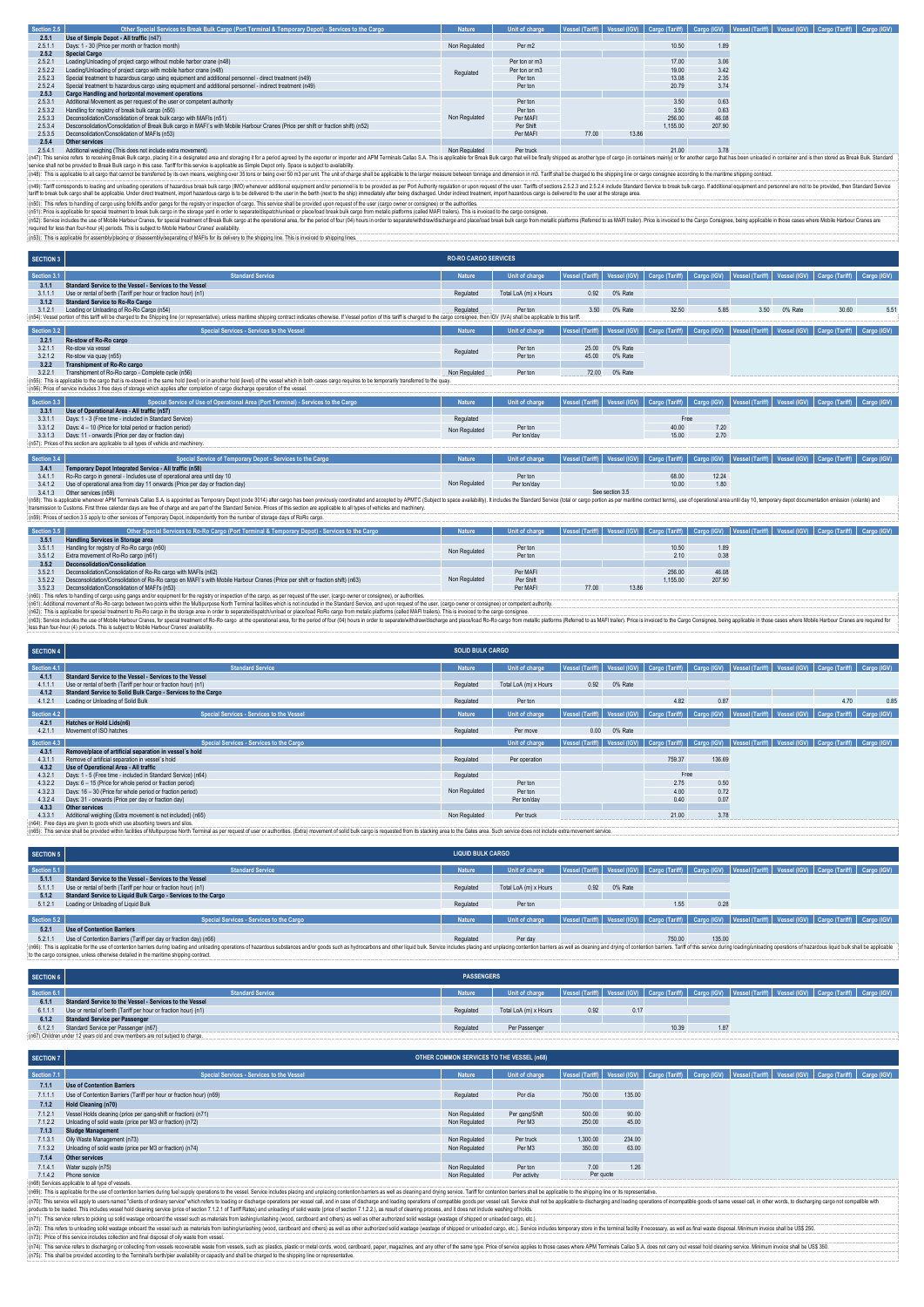| <b>SECTION 8</b>                                                                                                                                                                                                               | <b>COMMERCIAL POLICIES (n76)</b>                                  |               |                                                                                                                                                                                                                              |  |  |        |       |  |  |  |  |
|--------------------------------------------------------------------------------------------------------------------------------------------------------------------------------------------------------------------------------|-------------------------------------------------------------------|---------------|------------------------------------------------------------------------------------------------------------------------------------------------------------------------------------------------------------------------------|--|--|--------|-------|--|--|--|--|
| Section 8.1                                                                                                                                                                                                                    | For containers                                                    | <b>Nature</b> | Unit of charge   Vessel (Tariff)   Vessel (IGV)   Cargo (Tariff)   Cargo (IGV)   Vessel (Tariff)   Vessel (IGV)   Cargo (Tariff)   Cargo (IGV)   Cargo (Tariff)   Cargo (IGV)   Cargo (IGV)   Cargo (IGV)   Cargo (IGV)   Ca |  |  |        |       |  |  |  |  |
| 8.1.1                                                                                                                                                                                                                          | Cancellation of container loading and withdraw of container (n77) |               |                                                                                                                                                                                                                              |  |  |        |       |  |  |  |  |
| 8.1.1.1                                                                                                                                                                                                                        | 20' Container                                                     | Non Regulated | Per container                                                                                                                                                                                                                |  |  | 160.00 | 28.80 |  |  |  |  |
|                                                                                                                                                                                                                                | 8.1.1.2  40' Container                                            |               | Per container                                                                                                                                                                                                                |  |  | 200.00 | 36.00 |  |  |  |  |
| (n76): For further details on the scope and conditions of applicable discounts, offers and promotions, see Charter V of Tariffs Regulation and Commercial Policy of APM Terminals Callao S.A. published on website: www.apmter |                                                                   |               |                                                                                                                                                                                                                              |  |  |        |       |  |  |  |  |

(n7)); For there desison the scope and conditions deglicable discuss, children promotions, see Charar V of Term led and contented Policy and Character and Character and Character and Character and Character and Character a container stays more than 72 hours.

# **COMMERCIAL POLICIES**

## **DISCOUNTS, OFFERS AND PROMOTIONS**

Discust, offers and promotors arcommonly scopieds practions that answer to compensity circumstancs which substitute that including the finance with the principle of non-discussion, equally, neutrally, probling of price is

*Discounts* Discounts shall be effective during the period established by APM TERMINALS CALLAO S.A. User shall consider the possibility that discounts may not be renewed.

Promotions and/or emporary offers<br>APM TERMINAIS CALLAO S.A mart 5.1 particles as part of its commercial policy, offers and/or promotions, as long as permanent equivalent conditions remain.<br>For cases forsent in Section 5.1.

CRITERIA POR THE APPLICATION OF DISCOUNTS, OFFERS AND PROMOTIONS<br>APIN TERNINALS CALLAO S.A shall provide discounts, offers and/or promotions to fees of current Tariffs and/or Prices applicable to the Vessel and/or the Carg

Promotion of those services that could not have been provided without the application of discounts and/or promotions.<br>Generation for more demand of services to very detect that the set of the service of the service of the